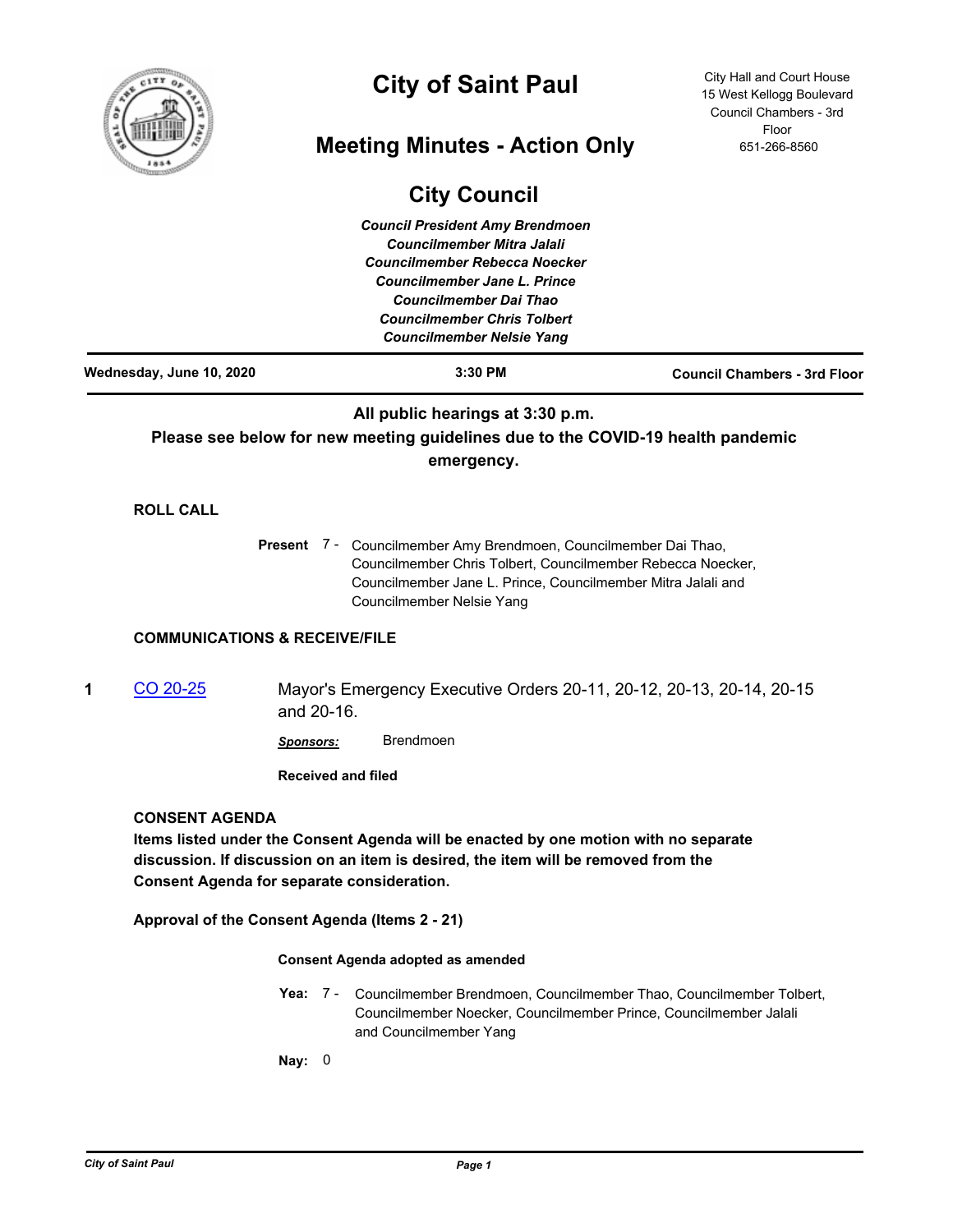**2** [RES 20-821](http://stpaul.legistar.com/gateway.aspx?m=l&id=/matter.aspx?key=34751) Approving the City's cost of providing Collection of Delinquent Garbage Bills for service during January to March 2020, and setting date of Legislative Hearing for July 9, 2020 and City Council public hearing for August 26, 2020 to consider and levy the assessments against individual properties. (File No. CG2002A1, Assessment No. 200120)

*Sponsors:* Brendmoen

#### **Adopted**

**3** [RES 20-822](http://stpaul.legistar.com/gateway.aspx?m=l&id=/matter.aspx?key=34752) Approving the City's cost of providing Collection of Delinquent Garbage Bills for service during January to March 2020, and setting date of Legislative Hearing for July 9, 2020 and City Council public hearing for August 26, 2020 to consider and levy the assessments against individual properties. (File No. CG2002A3, Assessment No. 200122)

#### *Sponsors:* Brendmoen

# **Adopted**

**4** [RES 20-823](http://stpaul.legistar.com/gateway.aspx?m=l&id=/matter.aspx?key=34753) Approving the City's cost of providing Collection of Delinquent Garbage Bills for service during January to March 2020, and setting date of Legislative Hearing for July 9, 2020 and City Council public hearing for August 26, 2020 to consider and levy the assessments against individual properties. (File No. CG2002B1, Assessment No. 200124)

*Sponsors:* Brendmoen

# **Adopted**

**5** [RES 20-824](http://stpaul.legistar.com/gateway.aspx?m=l&id=/matter.aspx?key=34754) Approving the City's cost of providing Collection of Vacant Building Registration Fees billed during August 22, 2019 to February 18, 2020, and setting date of Legislative Hearing for July 7, 2020 and City Council public hearing for August 19, 2020 to consider and levy the assessments against individual properties. (File No. VB2011, Assessment No. 208813)

*Sponsors:* Brendmoen

# **Adopted**

**6** [RES 20-825](http://stpaul.legistar.com/gateway.aspx?m=l&id=/matter.aspx?key=34755) Approving the City's cost of providing Collection of Fire Certificate of Occupancy Fees billed during January 8 to February 15, 2020, and setting date of Legislative Hearing for July 7, 2020 and City Council public hearing for August 19, 2020 to consider and levy the assessments against individual properties. (File No. CRT2011, Assessment No. 208210)

*Sponsors:* Brendmoen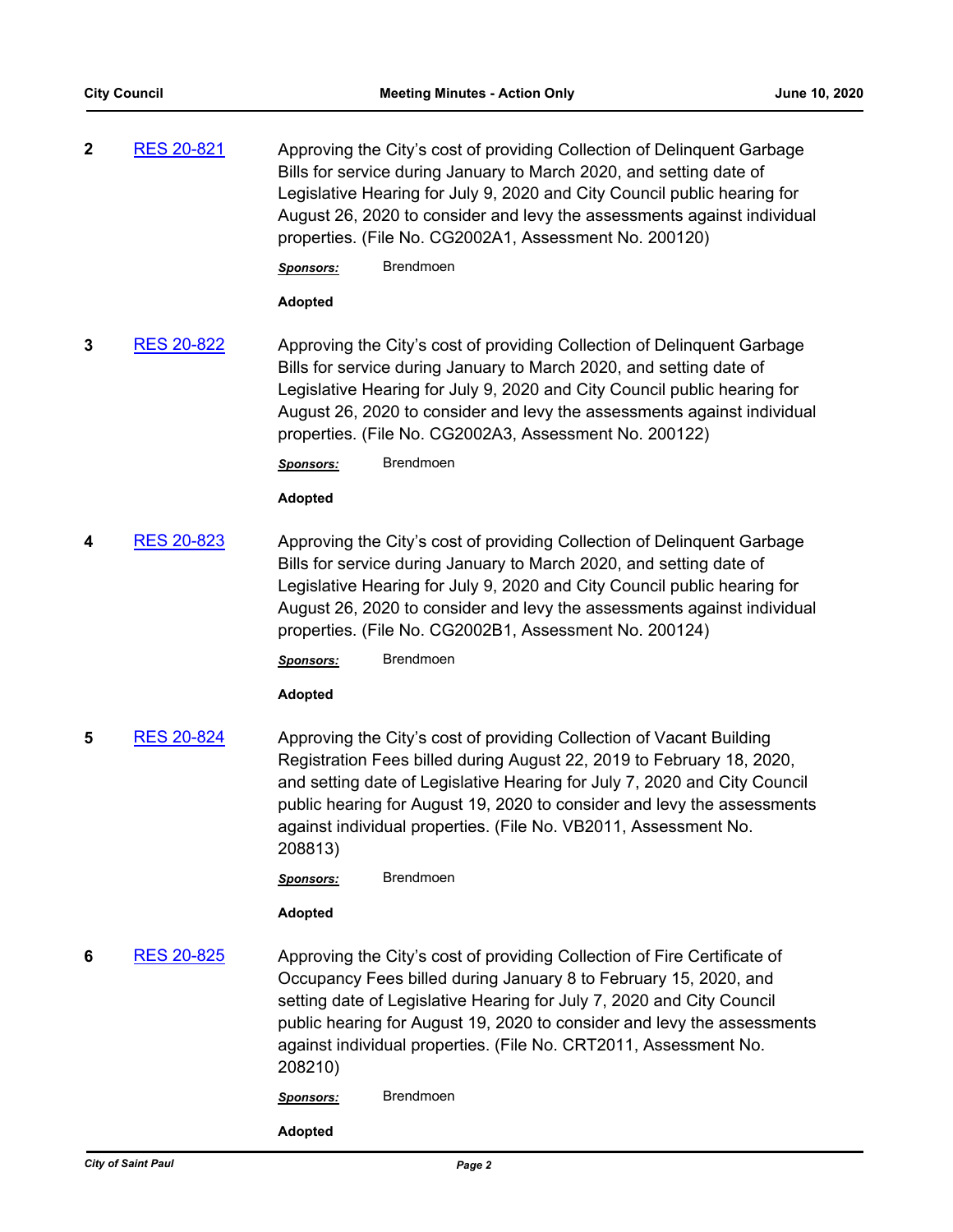**7** [RES 20-826](http://stpaul.legistar.com/gateway.aspx?m=l&id=/matter.aspx?key=34757) Approving the City's cost of providing Excessive Use of Inspection or Abatement services billed during January 21 to February 20, 2020, and setting date of Legislative Hearing for July 7, 2020 and City Council public hearing for August 19, 2020 to consider and levy the assessments against individual properties. (File No. J2011E, Assessment No. 208316)

*Sponsors:* Brendmoen

# **Adopted**

**8** [RES 20-827](http://stpaul.legistar.com/gateway.aspx?m=l&id=/matter.aspx?key=34758) Approving the City's cost of providing Securing and/or Emergency Boarding services during March 2020, and setting date of Legislative Hearing for July 7, 2020 and City Council public hearing for May 5, 2021 to consider and levy the assessments against individual properties. (File No. J2011B, Assessment No. 208110)

*Sponsors:* Brendmoen

#### **Adopted**

**9** [RES 20-828](http://stpaul.legistar.com/gateway.aspx?m=l&id=/matter.aspx?key=34759) Approving the City's cost of providing Graffiti Removal services during March 4 to April 20, 2020, and setting date of Legislative Hearing for July 7, 2020 and City Council public hearing for May 5, 2021 to consider and levy the assessments against individual properties. (File No. J2007P, Assessment No. 208406)

*Sponsors:* Brendmoen

# **Adopted**

**10** [RES 20-809](http://stpaul.legistar.com/gateway.aspx?m=l&id=/matter.aspx?key=34734) Establishing the rate of pay for a new classification of Community Engagement Cadet in Grade 016 of EG 01, AFSCME Clerical.

*Sponsors:* Brendmoen

# **Adopted**

**11** [RES 20-835](http://stpaul.legistar.com/gateway.aspx?m=l&id=/matter.aspx?key=34767) Changing the rate of pay for Payroll Auditor in EG 81, CCEA-Clerical.

*Sponsors:* Brendmoen

**Laid over to June 17 for adoption**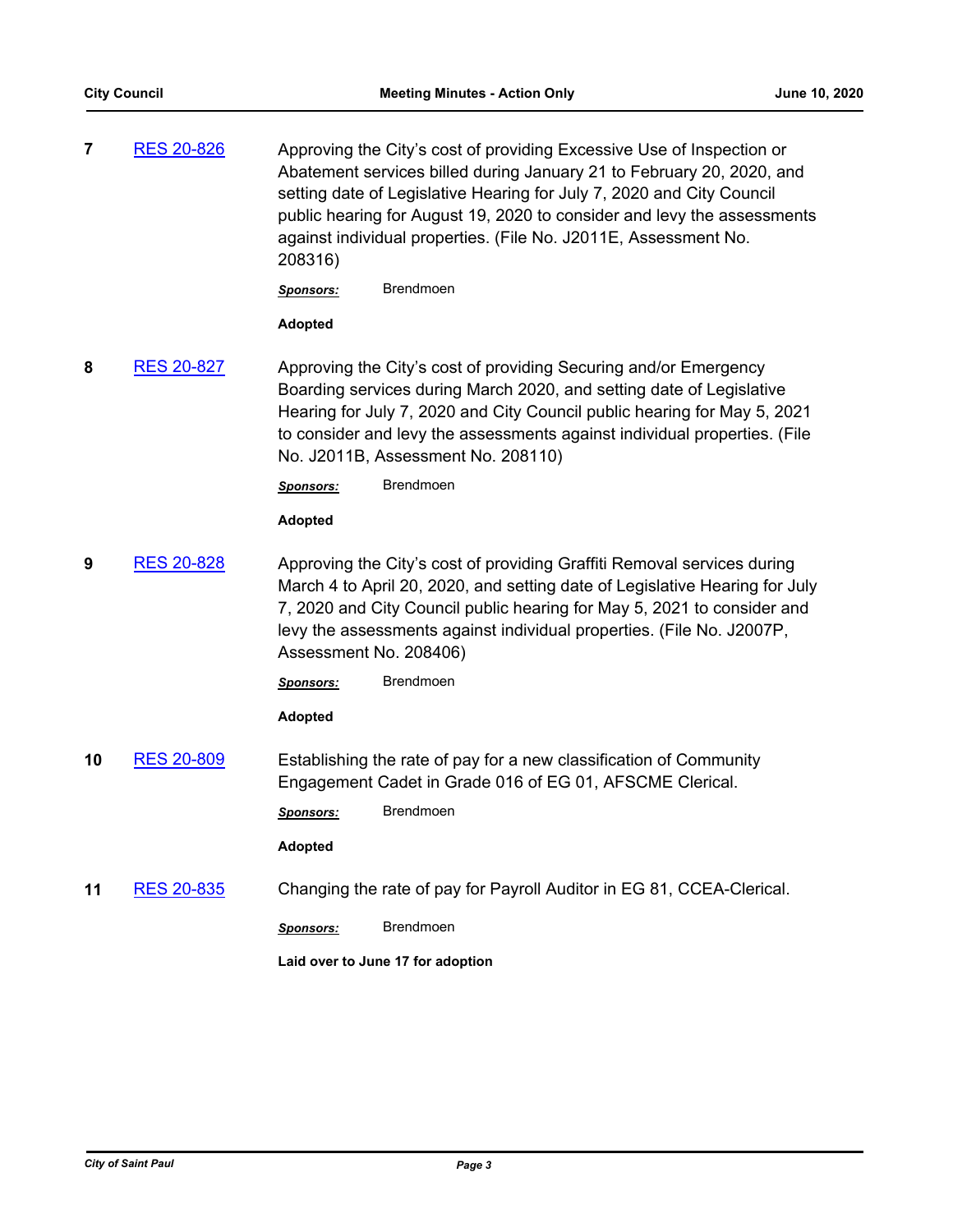**12** [RES 20-813](http://stpaul.legistar.com/gateway.aspx?m=l&id=/matter.aspx?key=34743) Authorizing payment in the amount of nine thousand four hundred eighteen dollars and ninety-two cents (\$9,418.92) in full and final settlement of the claim of State Farm Insurance as Subrogee of Courtney Roberts.

*Sponsors:* Brendmoen

**Adopted**

**13** [RES 20-814](http://stpaul.legistar.com/gateway.aspx?m=l&id=/matter.aspx?key=34744) Authorizing payment in the amount of thirteen thousand four hundred eighty-eight dollars and thirty-four cents (\$13,488.34) in full and final settlement of the claim of State Farm Insurance as Subrogee of Snap Construction, Inc.

*Sponsors:* Brendmoen

#### **Adopted**

**15** [RES 20-779](http://stpaul.legistar.com/gateway.aspx?m=l&id=/matter.aspx?key=34701) Authorizing the Department of Parks and Recreation to apply for and accept up to \$7,900 in cost-share funding from the Ramsey-Washington Metro Watershed District for mechanical harvesting of aquatic vegetation on Lake Phalen in 2020.

*Sponsors:* Yang

**Adopted**

**16** [RES 20-841](http://stpaul.legistar.com/gateway.aspx?m=l&id=/matter.aspx?key=34779) Authorizing the Department of Planning and Economic Development to execute an agreement with the Metropolitan Council, which includes an indemnification clause, to accept the Metropolitan Council Livable Communities Tax Base Revitalization Account grant for 1222 University Avenue.

*Sponsors:* Thao and Brendmoen

**Adopted**

**17** [RES 20-781](http://stpaul.legistar.com/gateway.aspx?m=l&id=/matter.aspx?key=34703) Authorizing the City to enter into a cooperative agreement with MnDOT regarding the 2020 Como Trail Project.

*Sponsors:* Jalali

**Adopted**

**18** [RES 20-796](http://stpaul.legistar.com/gateway.aspx?m=l&id=/matter.aspx?key=34719) Authorizing the City to enter into a Master Funding Agreement with the Metropolitan Council for the METRO Gold Line Bus Rapid Transit (BRT) Project.

*Sponsors:* Brendmoen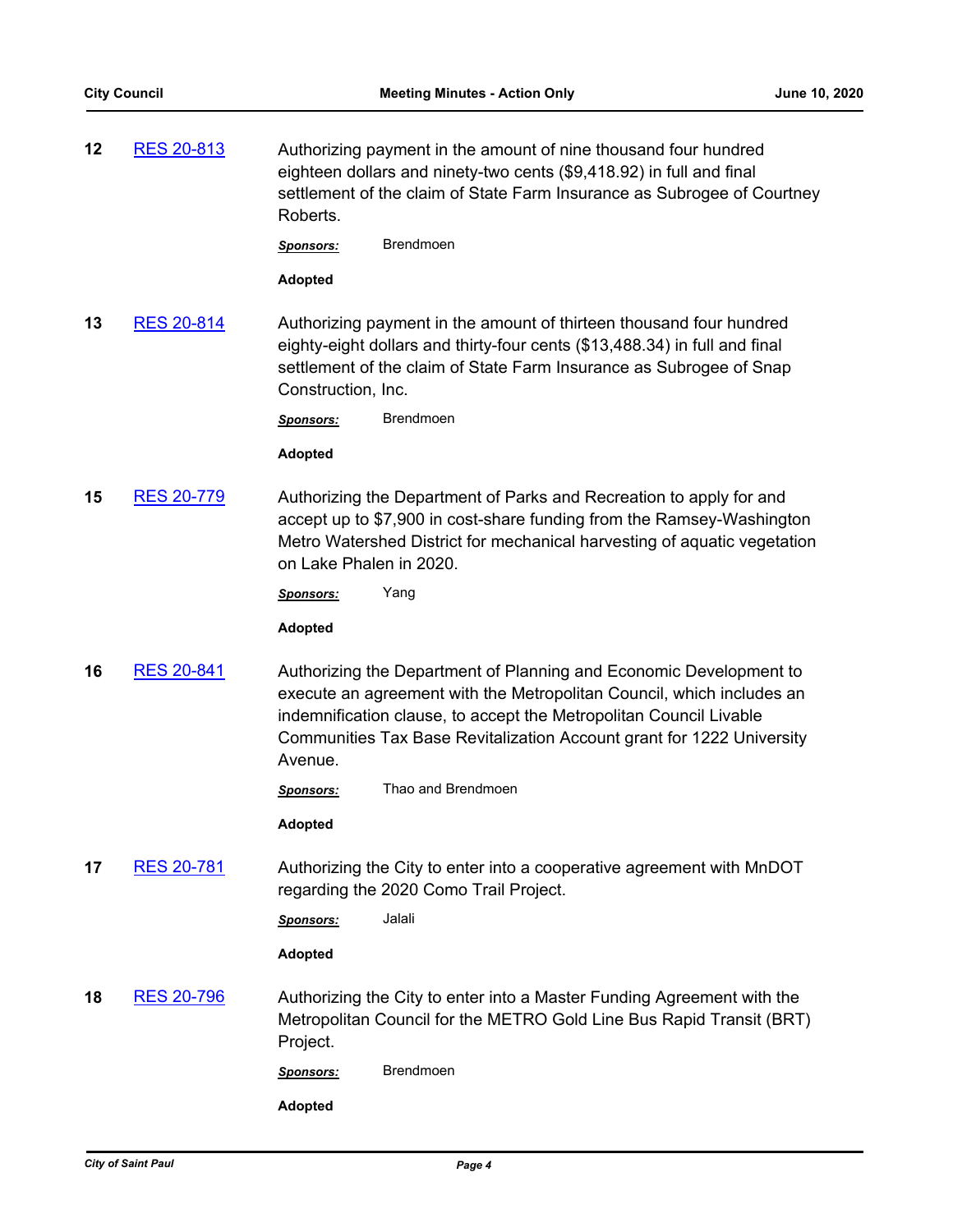| 19 | <b>RES 20-777</b>      | Authorizing the City to enter into a cooperative agreement with Ramsey<br>County for the Payne/7th Intersection Project.                                                                                                    |                                                                                                                                                                    |  |
|----|------------------------|-----------------------------------------------------------------------------------------------------------------------------------------------------------------------------------------------------------------------------|--------------------------------------------------------------------------------------------------------------------------------------------------------------------|--|
|    |                        | <b>Sponsors:</b>                                                                                                                                                                                                            | <b>Brendmoen</b>                                                                                                                                                   |  |
|    |                        | <b>Adopted</b>                                                                                                                                                                                                              |                                                                                                                                                                    |  |
| 20 | <b>RES 20-780</b>      |                                                                                                                                                                                                                             | Authorizing the City to enter into a cooperative agreement with MnDOT<br>regarding the 2020 Johnson Parkway Regional Trail Project.                                |  |
|    |                        | <b>Sponsors:</b>                                                                                                                                                                                                            | <b>Brendmoen</b>                                                                                                                                                   |  |
|    |                        | <b>Adopted</b>                                                                                                                                                                                                              |                                                                                                                                                                    |  |
| 21 | <b>RES 20-832</b>      | Approving adverse action against the Second Hand Dealer License<br>application submitted by World of Wireless Communications, Inc., d/b/a<br>World of Wireless (License ID #20190002733) at 814 White Bear<br>Avenue North. |                                                                                                                                                                    |  |
|    |                        | <b>Sponsors:</b>                                                                                                                                                                                                            | Prince                                                                                                                                                             |  |
|    |                        | <b>Adopted</b>                                                                                                                                                                                                              |                                                                                                                                                                    |  |
|    | <b>FOR DISCUSSION</b>  |                                                                                                                                                                                                                             |                                                                                                                                                                    |  |
| 14 | <b>RES 20-855</b>      |                                                                                                                                                                                                                             | Supporting fair, direct federal emergency support to reopen and build<br>local American economies.                                                                 |  |
|    |                        | <b>Sponsors:</b>                                                                                                                                                                                                            | <b>Brendmoen</b>                                                                                                                                                   |  |
|    |                        | <b>Adopted</b>                                                                                                                                                                                                              |                                                                                                                                                                    |  |
|    |                        | Yea: 7 -                                                                                                                                                                                                                    | Councilmember Brendmoen, Councilmember Thao, Councilmember Tolbert,<br>Councilmember Noecker, Councilmember Prince, Councilmember Jalali<br>and Councilmember Yang |  |
|    |                        | Nay:<br>0                                                                                                                                                                                                                   |                                                                                                                                                                    |  |
|    | <b>SUSPENSION ITEM</b> |                                                                                                                                                                                                                             |                                                                                                                                                                    |  |
|    |                        | <b>Rules suspended</b>                                                                                                                                                                                                      |                                                                                                                                                                    |  |
|    |                        | Yea: $7 -$                                                                                                                                                                                                                  | Councilmember Brendmoen, Councilmember Thao, Councilmember Tolbert,<br>Councilmember Noecker, Councilmember Prince, Councilmember Jalali<br>and Councilmember Yang |  |
|    |                        | Nay: $0$                                                                                                                                                                                                                    |                                                                                                                                                                    |  |
|    | <b>RES 20-874</b>      | Affirming the Extension of Declaration of Local Emergency issued June<br>8, 2020 by Mayor Melvin Carter III.                                                                                                                |                                                                                                                                                                    |  |
|    |                        | Sponsors:                                                                                                                                                                                                                   | Brendmoen                                                                                                                                                          |  |
|    |                        | <b>Adopted</b>                                                                                                                                                                                                              |                                                                                                                                                                    |  |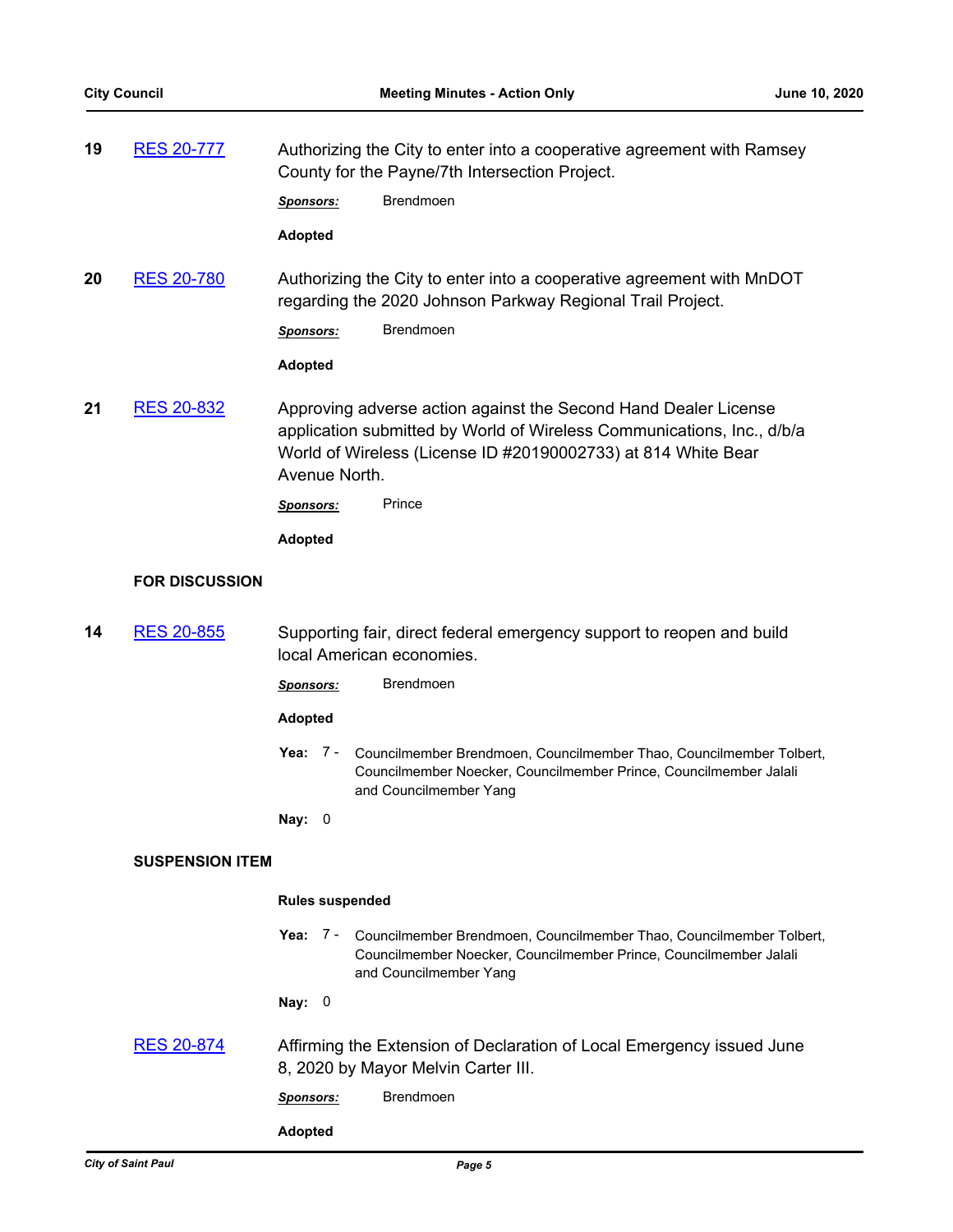Yea: 7 - Councilmember Brendmoen, Councilmember Thao, Councilmember Tolbert, Councilmember Noecker, Councilmember Prince, Councilmember Jalali and Councilmember Yang

**Nay:** 0

#### **FOR DISCUSSION**

**22** [APC 20-4](http://stpaul.legistar.com/gateway.aspx?m=l&id=/matter.aspx?key=34693) Public hearing to consider the appeal of Told Development of the Planning Commission decision to deny a requested variance to the 0.3 Floor Area Ratio minimum at 1212 Prosperity Avenue.

*Sponsors:* Yang

**Motion of intent - Appeal granted with conditions**

Yea: 7 - Councilmember Brendmoen, Councilmember Thao, Councilmember Tolbert, Councilmember Noecker, Councilmember Prince, Councilmember Jalali and Councilmember Yang

**Nay:** 0

#### **ORDINANCES**

**An ordinance is a city law enacted by the City Council. It is read at four separate council meetings and becomes effective after passage by the Council and 30 days after publication in the Saint Paul Legal Ledger. Public hearings on ordinances are held at the third reading.**

#### **Second Reading**

**23** [Ord 20-21](http://stpaul.legistar.com/gateway.aspx?m=l&id=/matter.aspx?key=34681) Granting the application of V V Property LLC to rezone property at 1619 Dayton Avenue from T2 Traditional Neighborhood to T3 Traditional Neighborhood, and amending Chapter 60 of the Legislative Code pertaining to the zoning map.

*Sponsors:* Jalali

**Laid over to June 17 for third reading/public hearing**

#### **PUBLIC HEARINGS**

**24** [RES PH 20-127](http://stpaul.legistar.com/gateway.aspx?m=l&id=/matter.aspx?key=34657) Amending the financing and spending plans in the Fire Department in the amount of \$2,594.71 for the Minnesota Task Force One team reimbursement from the City of Edina.

*Sponsors:* Brendmoen

#### **Adopted**

Yea: 7 - Councilmember Brendmoen, Councilmember Thao, Councilmember Tolbert, Councilmember Noecker, Councilmember Prince, Councilmember Jalali and Councilmember Yang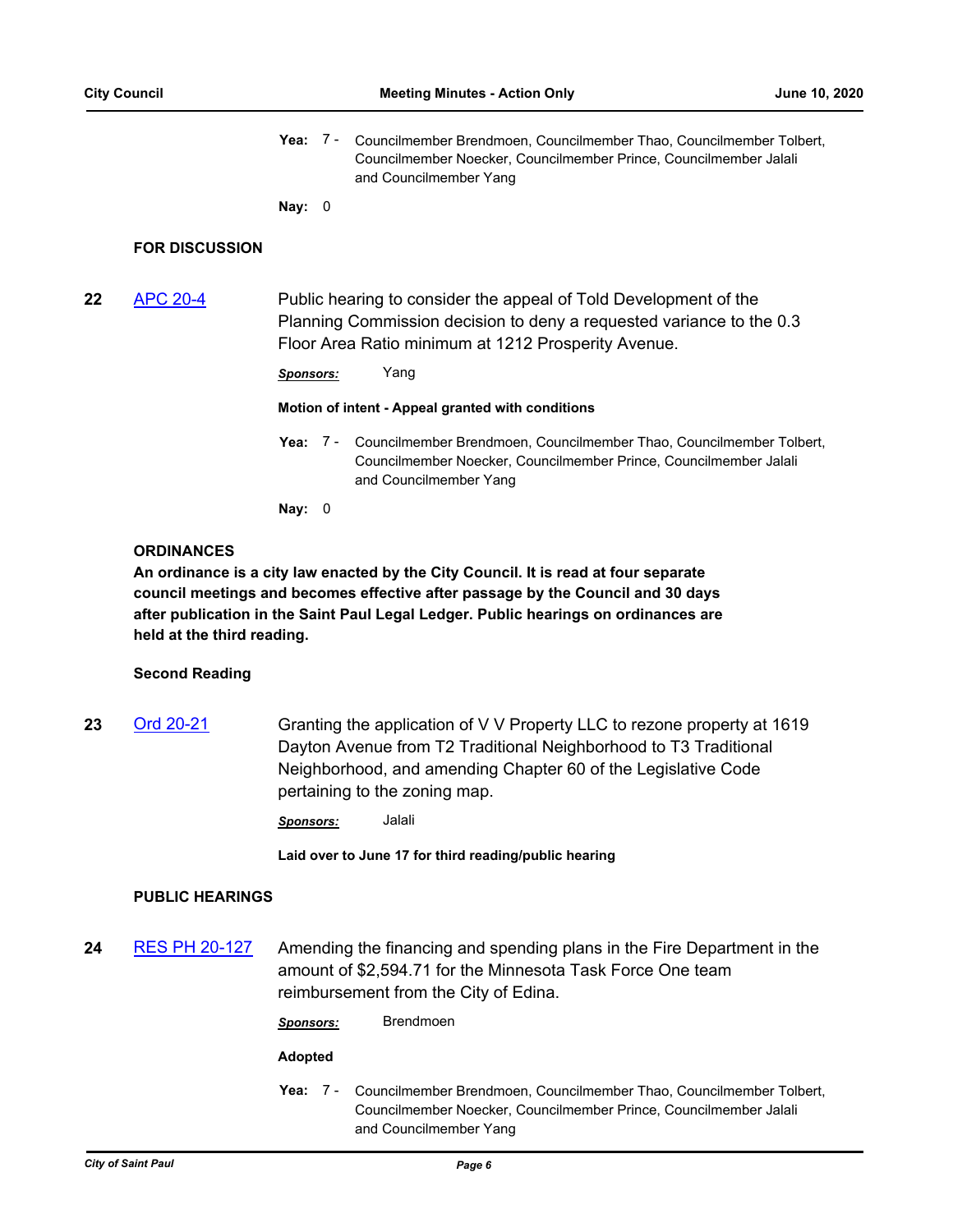#### **Nay:** 0

| 25 | <b>RES PH 20-129</b> | Authorizing the Police Department to accept and amend the 2020   |
|----|----------------------|------------------------------------------------------------------|
|    |                      | Special Fund Budget for the Minnesota Department of Health, 2020 |
|    |                      | Making a Difference in Minnesota grant.                          |

*Sponsors:* Brendmoen

#### **Adopted**

**Yea:** Councilmember Brendmoen, Councilmember Thao, Councilmember Tolbert, Councilmember Noecker, Councilmember Prince, Councilmember Jalali and Councilmember Yang Yea: 7 -

**Nay:** 0

**26** [Ord 20-20](http://stpaul.legistar.com/gateway.aspx?m=l&id=/matter.aspx?key=34644) Granting the application of Pacific Ramp LLC to rezone property at 1015 Bandana Boulevard West from B3 General Business to T3 Traditional Neighborhood, and amending Chapter 60 of the Legislative Code pertaining to the Zoning Map.

*Sponsors:* Jalali

#### **Public hearing held and closed; laid over to June 17 for final adoption**

Yea: 7 - Councilmember Brendmoen, Councilmember Thao, Councilmember Tolbert, Councilmember Noecker, Councilmember Prince, Councilmember Jalali and Councilmember Yang

**Nay:** 0

#### **LEGISLATIVE HEARING ITEMS**

**For the following items, Legislative Hearing staff were unable to contact individual property owners. Therefore, the motion for the following items is to continue the public hearing to July 15, 2020 and re-notice the pending assessments.**

**Yea: 7 - Councilmember Brendmoen, Councilmember Thao, Councilmember Tolbert, Councilmember Noecker, Councilmember Prince, Councilmember Jalali and Councilmember Yang**

**Nay: 0**

**31** [RLH TA 20-121](http://stpaul.legistar.com/gateway.aspx?m=l&id=/matter.aspx?key=33950) Ratifying the Appealed Special Tax Assessment for property at 1159 CENTRAL AVENUE WEST. (File No. CG1904E2, Assessment No. 190161)

*Sponsors:* Thao

**Public hearing continued to July 15**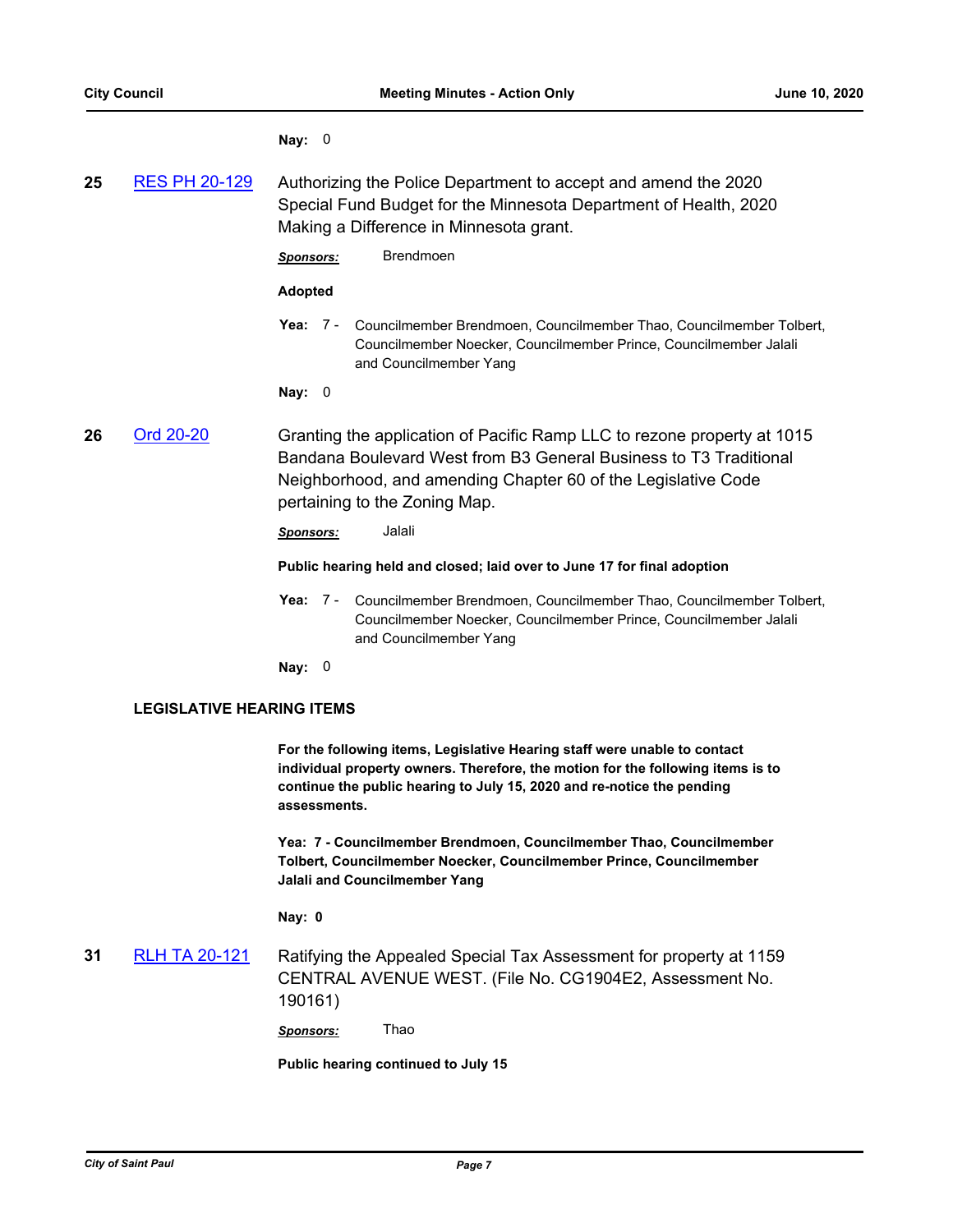| 38 | <b>RLH TA 20-38</b> | Ratifying the Appealed Special Tax Assessment for property at 848 |
|----|---------------------|-------------------------------------------------------------------|
|    |                     | JENKS AVENUE. (File No. CG1904D1, Assessment No. 190156)          |
|    |                     |                                                                   |

*Sponsors:* Yang

**Public hearing continued to July 15**

**39** [RLH TA 20-103](http://stpaul.legistar.com/gateway.aspx?m=l&id=/matter.aspx?key=33904) Ratifying the Appealed Special Tax Assessment for property at 1865 MARGARET STREET. (File No. CG1904E2, Assessment No. 190161)

*Sponsors:* Prince

**Public hearing continued to July 15**

**42** [RLH TA 20-114](http://stpaul.legistar.com/gateway.aspx?m=l&id=/matter.aspx?key=33943) Ratifying the Appealed Special Tax Assessment for property at 2127 NORTONIA AVENUE. (File No. CG1904C3, Assessment No. 190154)

*Sponsors:* Prince

**Public hearing continued to July 15**

**48** [RLH TA 20-153](http://stpaul.legistar.com/gateway.aspx?m=l&id=/matter.aspx?key=34103) Ratifying the Appealed Special Tax Assessment for property at 410 VIRGINIA STREET. (File No. CG1904E4, Assessment No. 190163)

*Sponsors:* Thao

**Public hearing continued to July 15**

**Items 49-56 will be read as one item as they all pertain to "Ratifying the assessment for the City's cost of providing Collection of Delinquent Garbage Bills for services during July to September 2019." The files included are RLH AR 20-28, 29, 30, 31, 32, 33, 42 and 43. As there were too many property owners to contact on these assessment rolls, the motion is to continue the public hearing to July 15, 2020 and re-notice the pending assessments.**

**Yea: 7 - Councilmember Brendmoen, Councilmember Thao, Councilmember Tolbert, Councilmember Noecker, Councilmember Prince, Councilmember Jalali and Councilmember Yang**

**Nay: 0**

# **49** [RLH AR 20-28](http://stpaul.legistar.com/gateway.aspx?m=l&id=/matter.aspx?key=33745) Ratifying the assessment for the City's cost of providing Collection of Delinquent Garbage Bills for services during July to September 2019. (File No. CG1904D1, Assessment No. 190156)

*Sponsors:* Brendmoen

**Public hearing continued to July 15**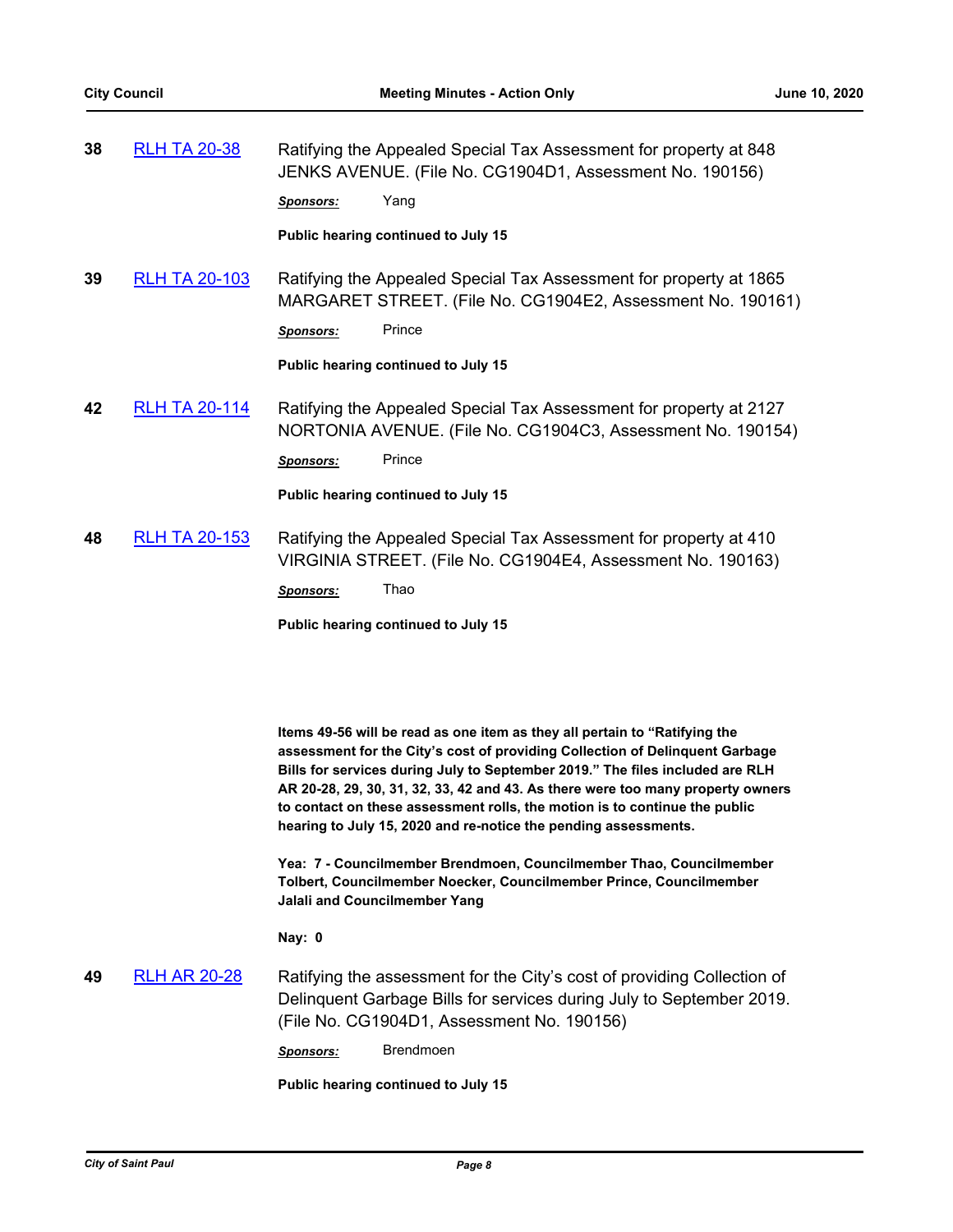**50** [RLH AR 20-29](http://stpaul.legistar.com/gateway.aspx?m=l&id=/matter.aspx?key=33746) Ratifying the assessment for the City's cost of providing Collection of Delinquent Garbage Bills for services during July to September 2019. (File No. CG1904D2, Assessment No. 190157) (Public hearing continued from March 25)

*Sponsors:* Brendmoen

**Public hearing continued to July 15**

**51** [RLH AR 20-30](http://stpaul.legistar.com/gateway.aspx?m=l&id=/matter.aspx?key=33748) Ratifying the assessment for the City's cost of providing Collection of Delinquent Garbage Bills for services during July to September 2019. (File No. CG1904D3, Assessment No. 190158) (Public hearing continued from March 25)

*Sponsors:* Brendmoen

**Public hearing continued to July 15**

**52** [RLH AR 20-31](http://stpaul.legistar.com/gateway.aspx?m=l&id=/matter.aspx?key=33749) Ratifying the assessment for the City's cost of providing Collection of Delinquent Garbage Bills for services during July to September 2019. (File No. CG1904D4, Assessment No. 190159) (Public hearing continued from March 25)

*Sponsors:* Brendmoen

**Public hearing continued to July 15**

**53** [RLH AR 20-32](http://stpaul.legistar.com/gateway.aspx?m=l&id=/matter.aspx?key=33750) Ratifying the assessment for the City's cost of providing Collection of Delinquent Garbage Bills for services during July to September 2019. (File No. CG1904E1, Assessment No. 190160) (Public hearing continued from March 25)

*Sponsors:* Brendmoen

**Public hearing continued to July 15**

**54** [RLH AR 20-33](http://stpaul.legistar.com/gateway.aspx?m=l&id=/matter.aspx?key=33751) Ratifying the assessment for the City's cost of providing Collection of Delinquent Garbage Bills for services during July to September 2019. (File No. CG1904E2, Assessment No. 190161) (Public hearing continued from March 25)

*Sponsors:* Brendmoen

**Public hearing continued to July 15**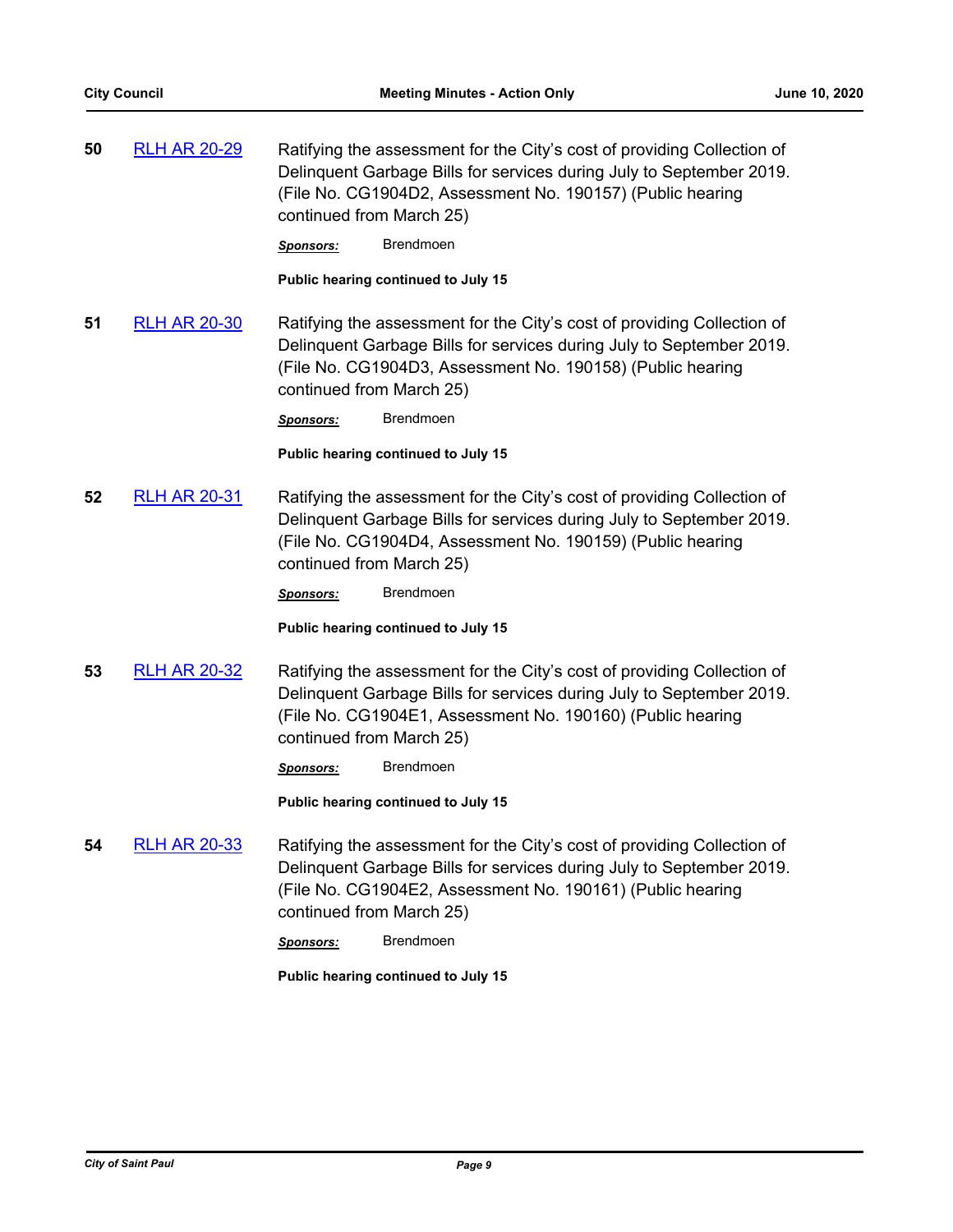**55** [RLH AR 20-42](http://stpaul.legistar.com/gateway.aspx?m=l&id=/matter.aspx?key=33807) Ratifying the assessment for the City's cost of providing Collection of Delinquent Garbage Bills for services during July to September 2019. (File No. CG1904E3, Assessment No. 190162) (Public hearing continued from March 25)

*Sponsors:* Brendmoen

**Public hearing continued to July 15**

**56** [RLH AR 20-43](http://stpaul.legistar.com/gateway.aspx?m=l&id=/matter.aspx?key=33808) Ratifying the assessment for the City's cost of providing Collection of Delinquent Garbage Bills for services during July to September 2019. (File No. CG1904E4, Assessment No. 190163) (Public hearing continued from March 25)

*Sponsors:* Brendmoen

**Public hearing continued to July 15**

#### **Approval of the Consent Agenda**

**For the following cases, Legislative Hearing staff contacted these property owners and the recommendations are uncontested. Therefore, the motion is to adopt the items.**

Yea: 7 - Councilmember Brendmoen, Councilmember Thao, Councilmember Tolbert, Councilmember Noecker, Councilmember Prince, Councilmember Jalali and Councilmember Yang

**Nay:** 0

**27** [RLH VBR 20-33](http://stpaul.legistar.com/gateway.aspx?m=l&id=/matter.aspx?key=34695) Appeal of Rouchen Lu to a Vacant Building Registration Notice at 1670 ARLINGTON AVENUE EAST.

*Sponsors:* Yang

**Adopted**

**28** [RLH TA 20-33](http://stpaul.legistar.com/gateway.aspx?m=l&id=/matter.aspx?key=33699) Ratifying the Appealed Special Tax Assessment for property at 377 ARUNDEL STREET. (File No. CG1904E4, Assessment No. 190163)

*Sponsors:* Thao

**Adopted**

**29** [RLH TA 20-189](http://stpaul.legistar.com/gateway.aspx?m=l&id=/matter.aspx?key=34319) Deleting the Appealed Special Tax Assessment for property at 704-706 BLAIR AVENUE. (File No. CG2001E3, Assessment No. 200118)

*Sponsors:* Thao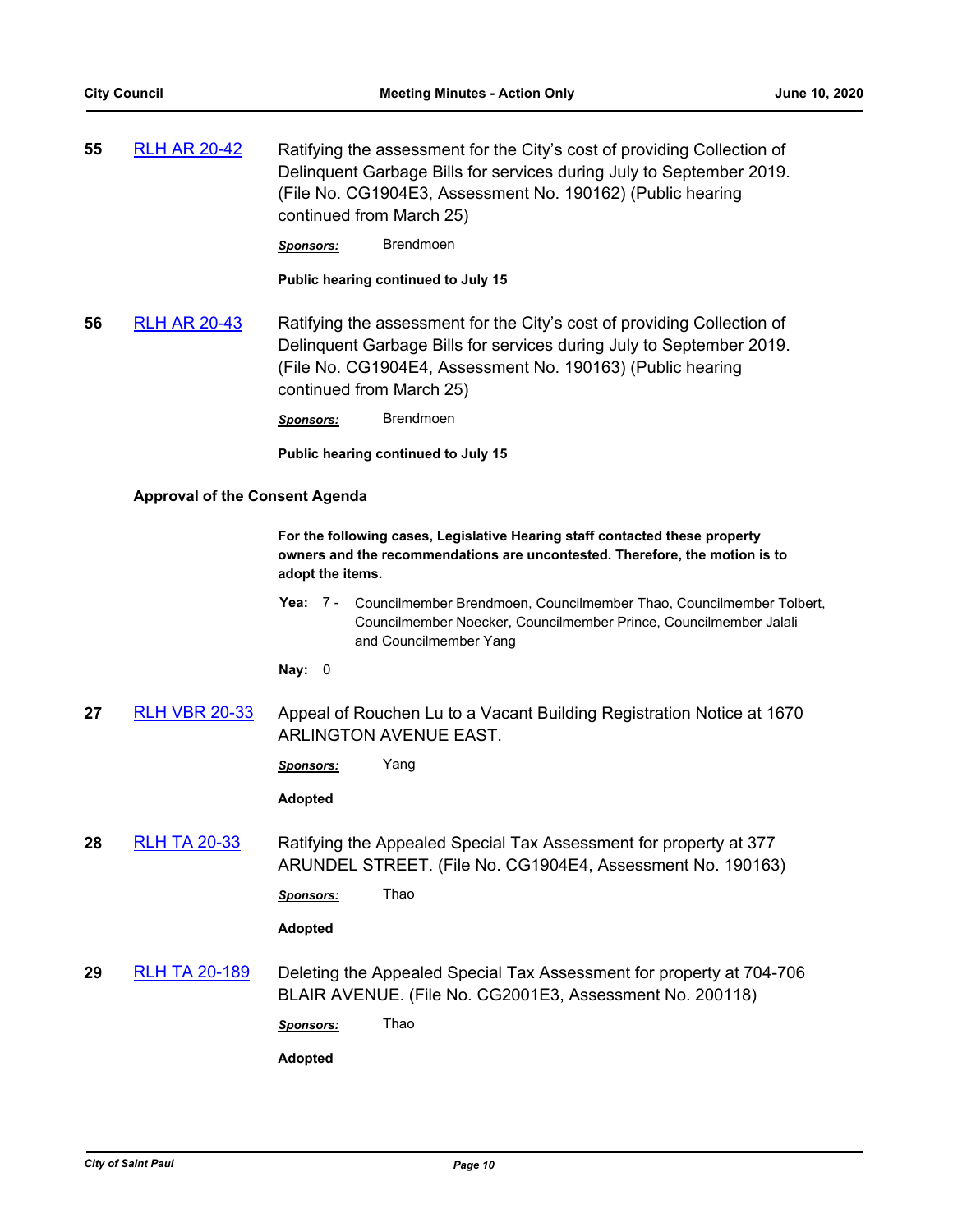| 30 | <b>RLH TA 20-298</b> | Deleting the Appealed Special Tax Assessment for property at 704-706<br>BLAIR AVENUE. (File No. CG1904E3, Assessment No. 190162)                                           |  |
|----|----------------------|----------------------------------------------------------------------------------------------------------------------------------------------------------------------------|--|
|    |                      | Thao<br><b>Sponsors:</b>                                                                                                                                                   |  |
|    |                      | <b>Adopted</b>                                                                                                                                                             |  |
| 32 | <b>RLH VBR 20-35</b> | Appeal of Ivan Farrera, dba Venture Capital, LLC to a Vacant Building<br>Registration Fee Warning Letter at 560 CHARLES AVENUE.                                            |  |
|    |                      | Thao<br>Sponsors:                                                                                                                                                          |  |
|    |                      | Adopted                                                                                                                                                                    |  |
| 33 | <b>RLH VO 20-18</b>  | Appeal of Nate Stevens, WITS Management, on behalf of Konrad<br>Lightner, to a Revocation of Fire Certificate of Occupancy and Order to<br>Vacate at 870 COOK AVENUE EAST. |  |
|    |                      | Yang<br><b>Sponsors:</b>                                                                                                                                                   |  |
|    |                      | <b>Adopted</b>                                                                                                                                                             |  |
| 36 | <b>RLH TA 20-39</b>  | Ratifying the Appealed Special Tax Assessment for property at 2018<br>FOURTH STREET EAST. (File No. CG1904E2, Assessment No.<br>190161)                                    |  |
|    |                      | Prince<br><u>Sponsors:</u>                                                                                                                                                 |  |
|    |                      | Adopted                                                                                                                                                                    |  |
| 37 | <b>RLH VBR 20-32</b> | Appeal of Wayne C. Stainbrook to a Vacant Building Registration Fee<br>Warning Letter at 449 HATCH AVENUE.                                                                 |  |
|    |                      | <b>Brendmoen</b><br><b>Sponsors:</b>                                                                                                                                       |  |
|    |                      | <b>Adopted</b>                                                                                                                                                             |  |
| 40 | <b>RLH TA 20-300</b> | Deleting the Appealed Special Tax Assessment for property at 1399<br>MINNEHAHA AVENUE WEST. (File No. CG1904D1, Assessment No.<br>190156)                                  |  |
|    |                      | Jalali<br>Sponsors:                                                                                                                                                        |  |
|    |                      | <b>Adopted</b>                                                                                                                                                             |  |
| 41 | <b>RLH VBR 20-34</b> | Appeal of Roger D. Pass to a Vacant Building Registration Notice at<br>1119 MONTANA AVENUE WEST.                                                                           |  |
|    |                      | <b>Brendmoen</b><br>Sponsors:                                                                                                                                              |  |
|    |                      | <b>Adopted</b>                                                                                                                                                             |  |
|    |                      |                                                                                                                                                                            |  |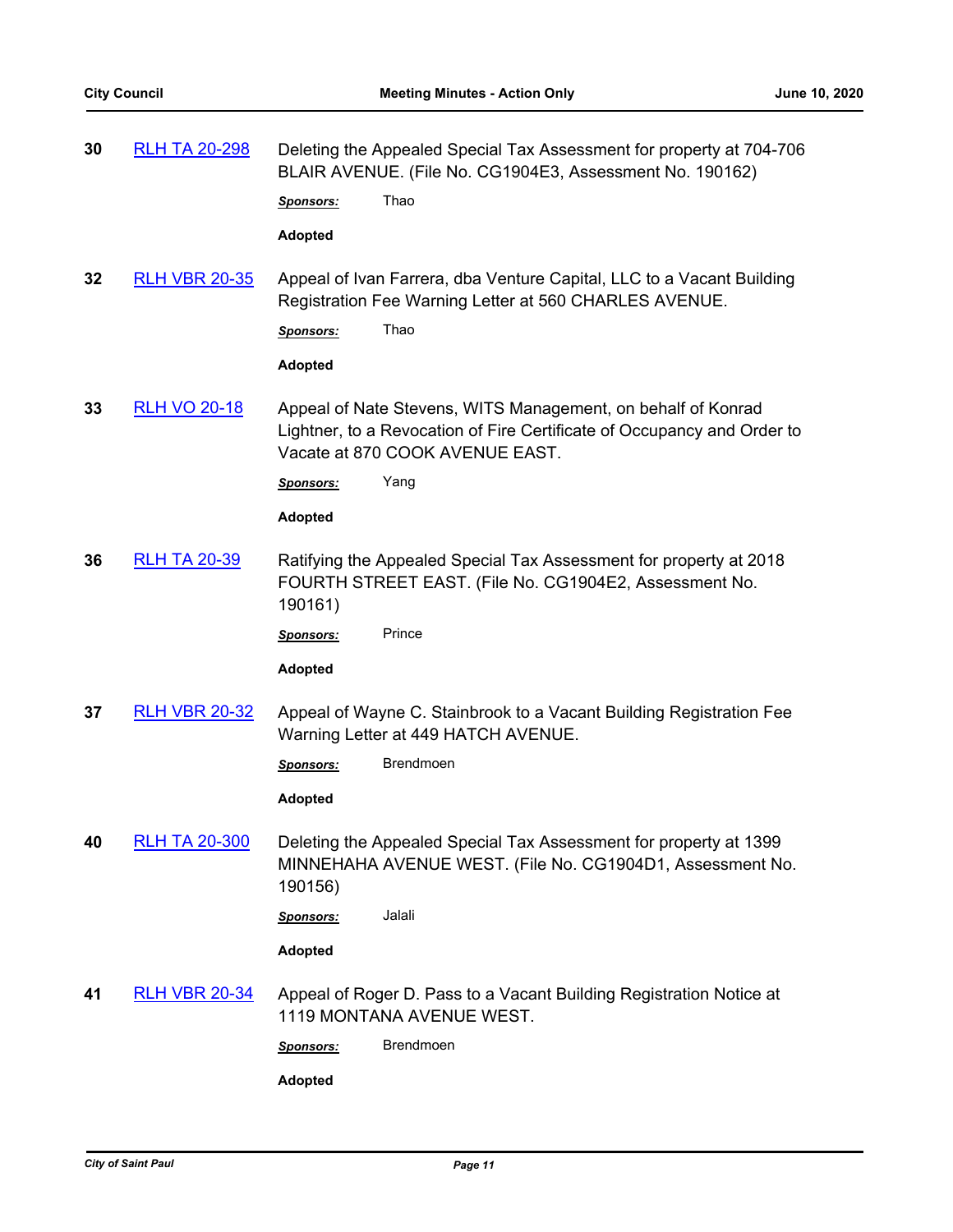**43** [RLH FCO 20-29](http://stpaul.legistar.com/gateway.aspx?m=l&id=/matter.aspx?key=34547) Appeal of Richard Thorne to a Fire Inspection Correction Notice at 845 PHALEN BOULEVARD.

*Sponsors:* Yang

**Adopted**

**44** [RLH FCO 20-43](http://stpaul.legistar.com/gateway.aspx?m=l&id=/matter.aspx?key=34704) Appeal of Melissa and Francois Kiemde to a Fire Certificate of Occupancy Correction Notice - Complaint Inspection at 1279 RANDOLPH AVENUE.

*Sponsors:* Tolbert

**Adopted**

**45** [RLH VBR 20-38](http://stpaul.legistar.com/gateway.aspx?m=l&id=/matter.aspx?key=34716) Appeal of Jay Mitchell representing Quality Residences LLC to a Vacant Building Registration Notice at 1146 REANEY AVENUE.

Sponsors: Prince

**Adopted**

**46** [RLH VBR 20-36](http://stpaul.legistar.com/gateway.aspx?m=l&id=/matter.aspx?key=34706) Appeal of Ivan Farrera, dba Venture Capital, LLC, to a Vacant Building Registration Renewal Notice at 1830 SEVENTH STREET EAST.

Sponsors: Prince

**Adopted**

**47** [RLH TA 20-299](http://stpaul.legistar.com/gateway.aspx?m=l&id=/matter.aspx?key=34576) Ratifying the Appealed Special Tax Assessment for property at 667 SURREY AVENUE. (File No. CG1904D4, Assessment No. 190159)

*Sponsors:* Prince

**Adopted**

#### **Approval of the Consent Agenda**

**For the following cases, the recommendations are contested. Therefore, a staff report will be presented.**

Yea: 7 - Councilmember Brendmoen, Councilmember Thao, Councilmember Tolbert, Councilmember Noecker, Councilmember Prince, Councilmember Jalali and Councilmember Yang

**Nay:** 0

**34** [RLH TA 19-903](http://stpaul.legistar.com/gateway.aspx?m=l&id=/matter.aspx?key=33380) Ratifying the Appealed Special Tax Assessment for property at 1940 FAIRMOUNT AVENUE. (File No. J2004E, Assessment No. 208303)

*Sponsors:* Jalali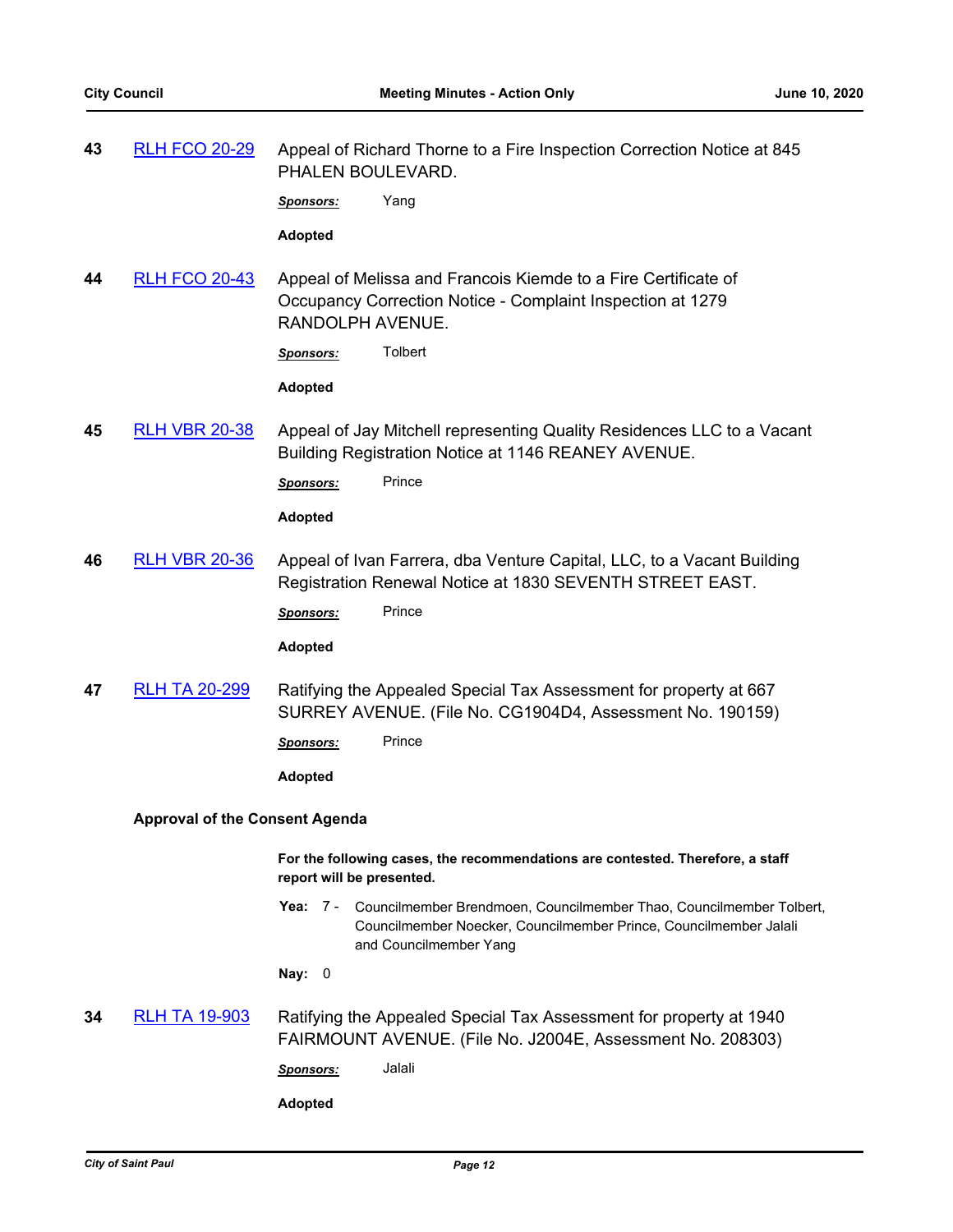**35** [RLH TA 20-170](http://stpaul.legistar.com/gateway.aspx?m=l&id=/matter.aspx?key=34181) Ratifying the Appealed Special Tax Assessment for property at 1940 FAIRMOUNT AVENUE. (File No. J2007E, Assessment No. 208306)

*Sponsors:* Jalali

**Adopted as amended (assessment ratified)**

# **ADJOURNMENT**

**Meeting adjourned**